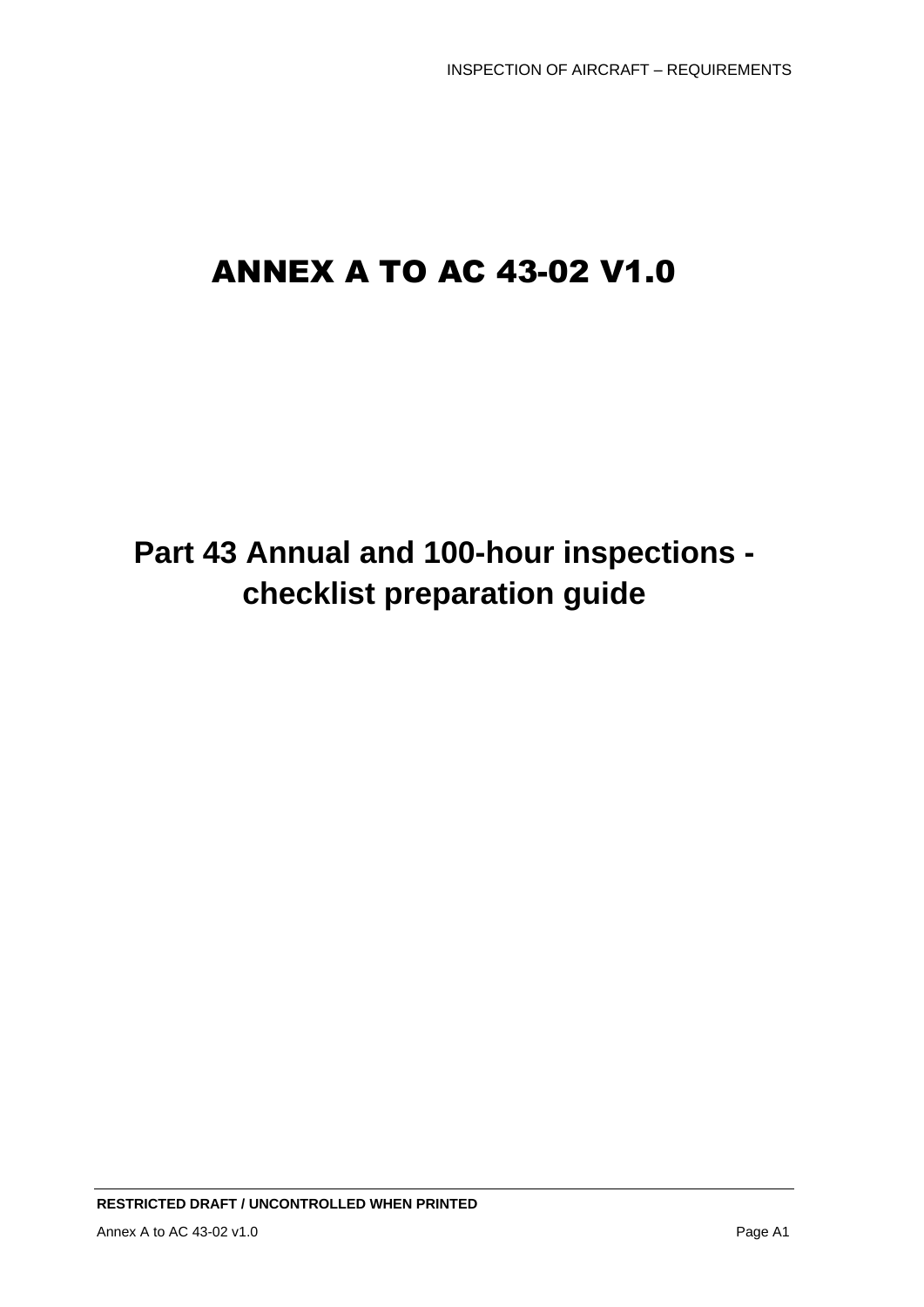### **100 Hour/Annual inspection checklist guide**

### **How to use this guide**

#### **Registered Operator**

- a. The inspection checklist for an eligible aircraft must, as a minimum, be based on the inspection actions in this guide as they relate to the individual aircraft.
- b. Delete sections that are not relevant to a particular aircraft (for instance, floats and skis in the case of an aircraft with wheel landing gear).
- c. In consultation with the inspecting LAME/IA holder, review the aircraft details, its equipment fit, operational environment and any known failure history and adjust the checklist accordingly.
- d. Insert extra lines as necessary to include items on a particular aircraft that are not listed in this guide, such as high-lift devices, role equipment, external cargo pods or external video cameras.
- e. For turbine engines, insert or attach the recommended engine inspection schedule or checklist sourced from, in order of precedence:
	- i. the aircraft manufacturers ICAs
	- ii. the engine manufacturers ICAs

or

iii. a schedule or a checklist provided in a service instruction, service bulletin or any other document provided by the aircraft or engine manufacturer.

**Note:** *Eligible aircraft* means a:

- helicopter
- small aeroplane
- single engine turbine-powered aeroplane.

#### **LAME/IA**

- a. Refer to manufacturers ICAs for inspection limits for each item being inspected.
- b. Using the inspection checklist provided by the registered operator, tick off item as it is completed.
- c. List any defects or other matters requiring attention.
- d. Should a defect be found in an item of equipment that is not listed in the checklist, insert an extra line, record the item and describe the defect.
- e. For 100-hour inspections, delete the document review section.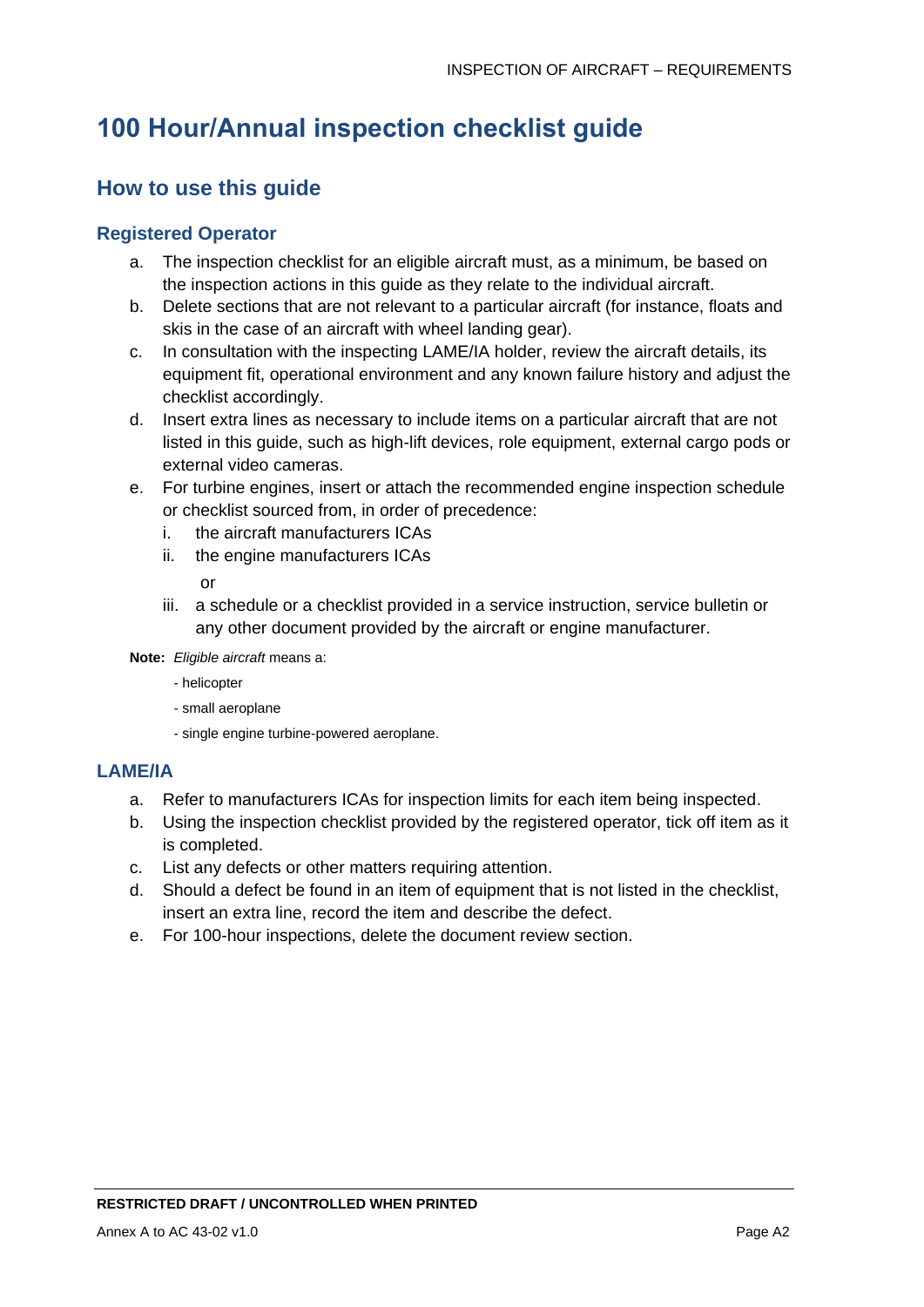#### **Aircraft details (to be completed by LAME/IA completing the inspection)**

**Note:** It is a requirement that the maintenance record for an inspection must include details of each person involved in the inspection. Add or delete lines from the table below to meet your requirements.

| <b>Inspection checklist VH-</b>                                            |      |        |                   |                |     |
|----------------------------------------------------------------------------|------|--------|-------------------|----------------|-----|
| Aircraft Make:                                                             |      | Model: |                   | Serial Number: |     |
| Date inspection completed:                                                 |      |        | Airworthy: Yes/No |                |     |
| If not airworthy - List of defects provided to registered operator: Yes/No |      |        |                   |                |     |
| Inspector 1:                                                               | ARN: |        | Licence:          |                | IA: |
| Inspector 2:                                                               | ARN: |        | Licence:          |                | IA: |
| Inspector 3:                                                               | ARN: |        | Licence:          |                | IA: |
| Inspector 4:                                                               | ARN: |        | Licence:          |                | IA: |

#### **Annual/100-hour inspection items (amend as required for each aircraft)**

#### **Cabin and cockpit**

Generally inspect the cabin and cockpit of the aircraft for uncleanliness that might foul the controls or loose equipment that might interfere with the controls.

Inspect the following components and systems of the cabin and cockpit of the aircraft as follows:

- a. Seats and safety belts (for poor condition and apparent defects).
- b. Windows and windshields (for deterioration and breakage).
- c. Instruments (for poor condition, mounting, marking, and (where practicable) improper operation).
- d. Flight and engine controls (for improper installation and improper operation).
- e. Batteries (for improper installation and improper charge).
- f. All systems (for improper installation, poor general condition, apparent and obvious defects, and insecurity of attachment).

#### **Flight controls**

Inspect flight control systems as follows:

- a. All control systems for proper operation.
- b. Cables for wear, fraying, and proper adjustment.
- c. Cable ends for corrosion, cracking and missing or improper safetying.
- d. Cable pulleys for binding, inspect fairleads for wear.
- e. Pushrods for binding or fretting, rod ends for insecurity, wear, corrosion and cracking.
- f. Quadrants and bellcranks for wear, looseness, binding, and corrosion.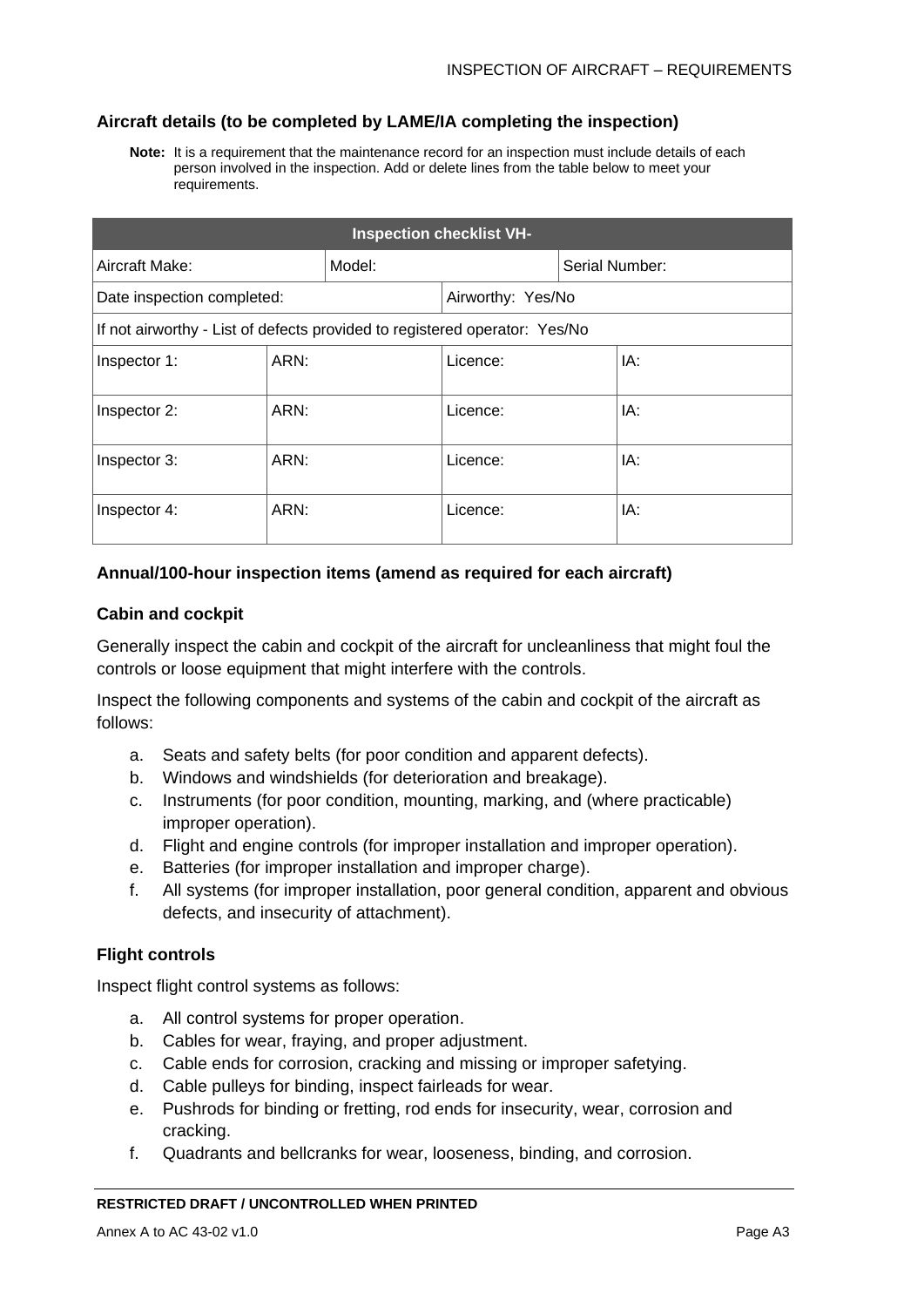#### **Engines general**

Inspection items:

- a. Engine section (for visual evidence of excessive oil, fuel, or hydraulic leaks, and sources of such leaks).
- b. Studs and nuts (for improper torquing and obvious defects).
- c. Internal engine (for cylinder compression and for metal particles or foreign matter on screens and sump drain plugs). If there is weak cylinder compression, for improper internal condition and improper internal tolerances
- d. Engine mount (for cracks, looseness of mounting, and looseness of engine to mount).
- e. Flexible vibration dampeners (for poor condition and deterioration).
- f. Engine controls (for defects, improper travel and improper safetying).
- g. Lines, hoses, and clamps (for leaks, unsafe condition and looseness).
- h. Exhaust stacks (for cracks, defects, and unsafe attachment).
- i. Accessories (for apparent defects in security of mounting).
- j. All systems (for unsafe installation, poor general condition, defects, and insecure attachment).
- k. Cowling (for cracks and defects).

#### **Turbine Engine**

Inspect in accordance with aircraft or engine manufacturers ICAs.

#### **Landing gear**

Inspection items:

- a. All units (for poor condition and insecurity of attachment).
- b. Shock absorbing devices (for deterioration of rubber components and, if the landing gear has oleo struts, improper oleo fluid level).
- c. Linkages, trusses, and members (for undue or excessive wear fatigue, and distortion).
- d. Retracting and locking mechanism (for improper operation).
- e. Hydraulic lines (for leakage).
- f. Electrical system (for chafing and improper operation of switches).
- g. Wheels (for cracks, defects, and condition of bearings).
- h. Tires (for wear and cuts).
- i. Brakes (for wear and improper adjustment).
- j. Floats and skis (for insecure attachment and obvious or apparent defects).

#### **Wings and centre section**

Inspection items:

- a. All components of the wing and centre section of the aircraft for poor general condition, fabric or skin deterioration, distortion, evidence of failure, and insecurity of attachment.
- b. Attached components including flaps, control surfaces, struts for wear at attachment points, damage and missing fastenings or rivets.
- c. Generally for unsafe component installation and unsafe component operation.

#### **RESTRICTED DRAFT / UNCONTROLLED WHEN PRINTED**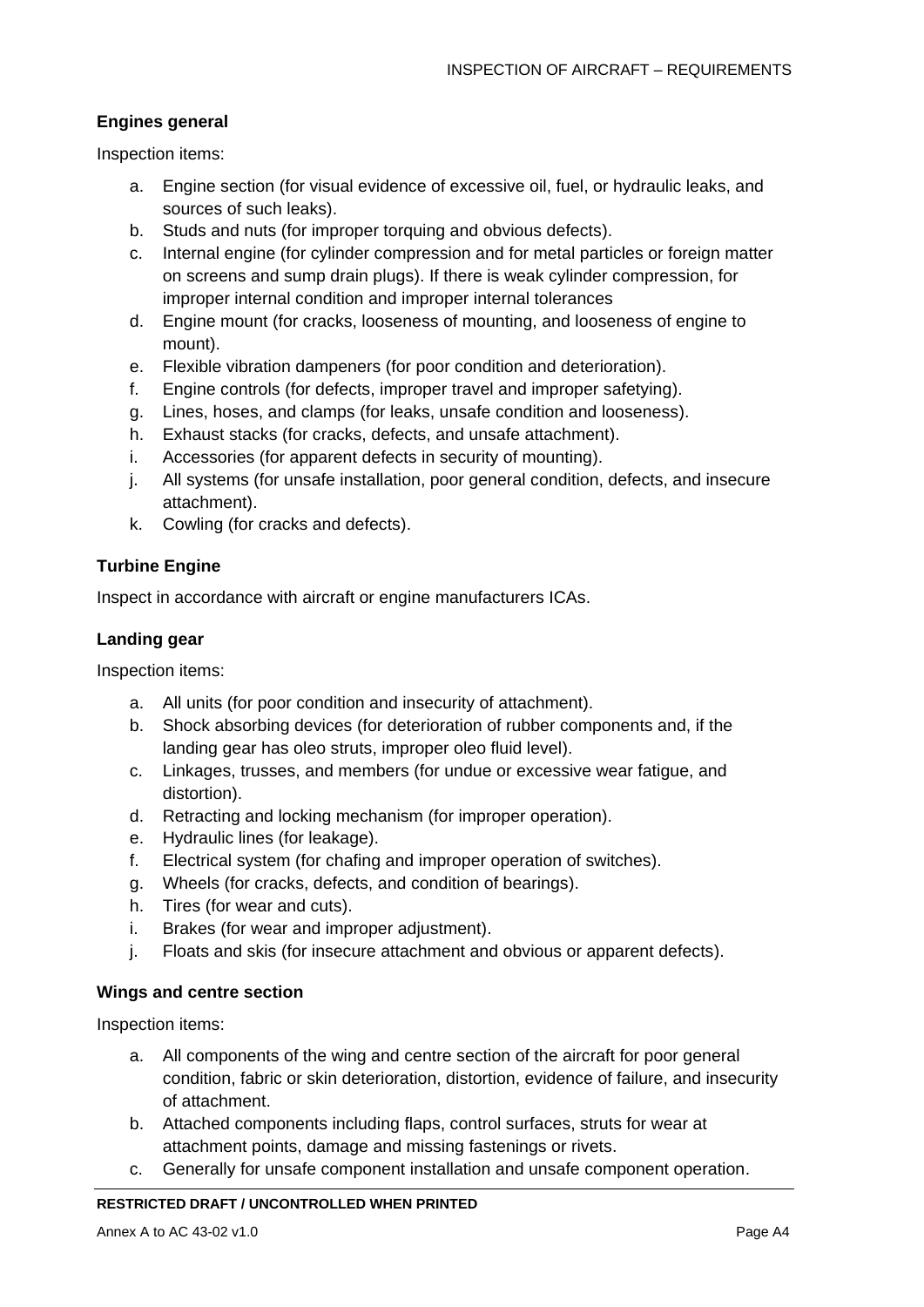#### **Empennage**

Inspection item:

a. Inspect all components and systems that make up the complete empennage of the aircraft for poor general condition, fabric or skin deterioration, distortion, evidence of failure, insecure attachment, unsafe component installation, and unsafe component operation.

#### **Propellers**

Inspection items:

- a. Propellers (for cracks, nicks, binds, and oil leakage).
- b. Bolts (for improper torqueing and safetying).
- c. Anti-icing devices (for unsafe operation and obvious defects).
- d. Control mechanisms (for operation, insecure mounting, and restricted travel).

#### **Helicopter rotors and controls**

Using manufacturer's inspection instructions, inspect rotors and systems as follows:

- a. Main rotor for improper installation or insecurity.
- b. Hub for damage, cracks or fretting.
- c. Blades for damage, insecurity.
- d. Mast for damage.
- e. Transmissions for obvious defects and leaks.
- f. Drive shafts and flexible couplings for damage.
- g. Auxiliary rotor for defects, binding, blade damage or fretting.
- h. Flight controls for damage, safetying, wear or fretting and proper function.

#### **Radio communication and navigation systems**

Inspect the following components of the radio communication and navigation systems of the aircraft as follows:

- a. Radio and electronic equipment (for unsafe installation and insecure mounting).
- b. Wiring and conduits (for unsafe routing, insecure mounting, and obvious defects).
- c. Bonding and shielding (for unsafe installation and poor condition).
- d. Antenna including trailing antenna (poor condition, insecure mounting, and unsafe operation).

#### **Other installed items**

Inspect each installed miscellaneous item that is not otherwise covered by this guide for unsafe installation and unsafe operation.

#### **Document review**

Conduct a review of the maintenance records for the aircraft to check that:

- a. the aircraft continues to comply with its type certification basis as properly modified
- b. applicable ADs have been complied with